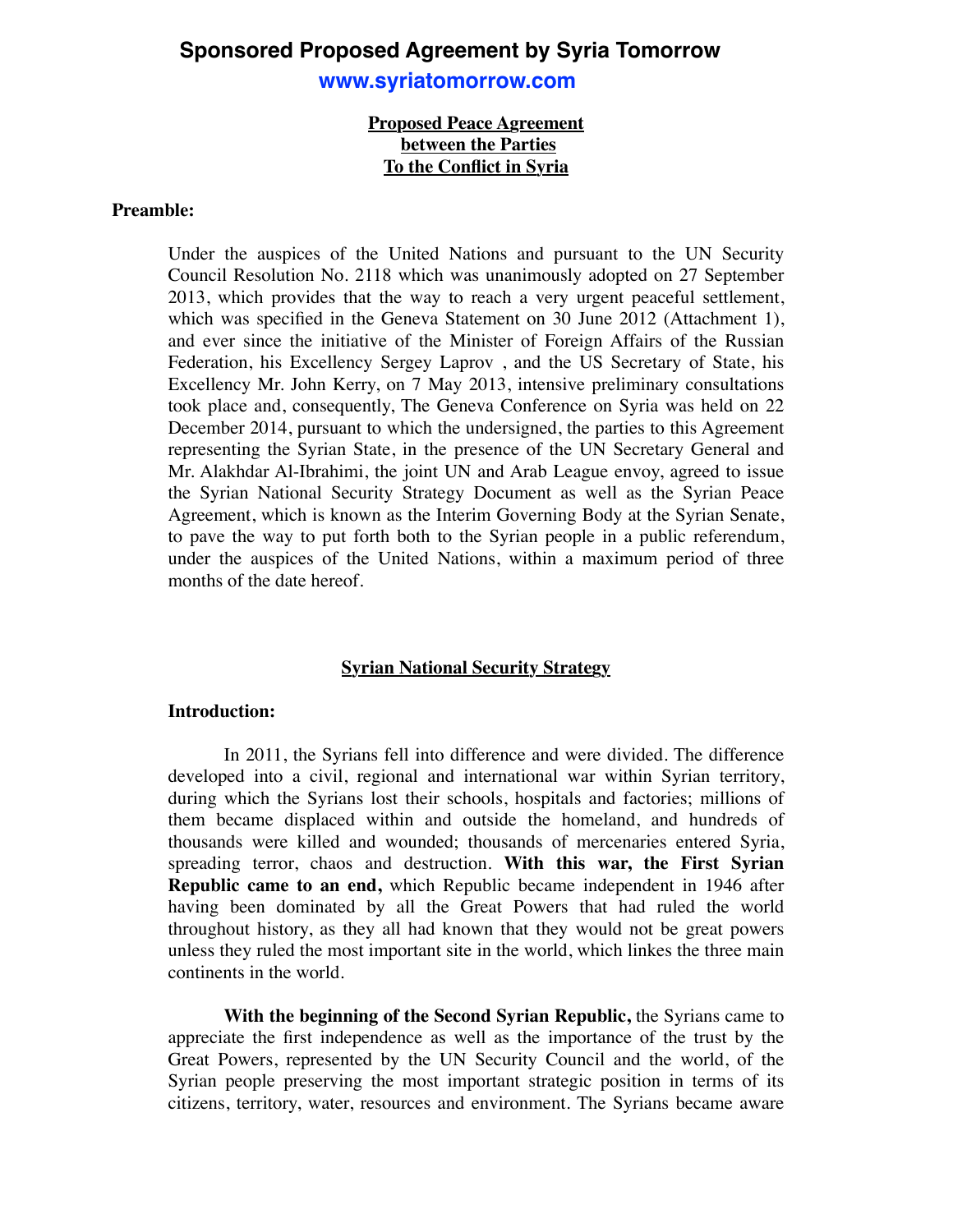of the recognition of Syria's international boundaries that are recorded by the United Nations, without applying the terms "artificial", "drawn up by colonialists", as this has facilitated the advent of mercenaries from all over the world, and secured for them environments that harbor them, and did not mind their crossing borders that the Syrians have been educated to consider "artificial". The Syrians came to understand that the major battle of the Syrian people is not against America and Israel, nor with Saudi Arabia, Turkey or Iran. The Syrian people have come to understand that their major battle is with themselves against racism, localism and sectarianism against violence and predomination; against the obstacles that stand in the way of culture, education, health, equal opportunities, social justice and development. Hence, the Syrians decided that the boundaries of the Syrian State that are recorded by the United Nations are Syria's final boundaries for all Syria's citizens within such boundaries and that all Syrians are equal in rights and duties.

The Syrians have come to learn that they are Syrians in the first place, some being of Syrian origins, some of Arab origins, some of Kurdish origins, some of Turkmen origins, and the majority are from mixed origins that comprise all races in the region. The Syrians also realize that there is a majority by birth that are Sunni Muslims, and that there is Christianity that sprang in Syria, and that there are numerous sects and philosophies for understanding the origins of religions, all of which aim at respecting human rights, upgrading human beings and the protecting their security. The Syrians have come to know that being born in a certain religious community is not an advantage but is a responsibility and subsequent choice, at first and eventually; that the state is an administration institution for all citizens without discrimination or bias towards a religion, sect, doctrine or race, but is rather biased towards rights and laws. Hence, the Syrians have decided that the Syrian State comprises all Syrians without any exception.

The Syrian people have come to know the consequences of extremism, partisanship, and joining ideological alliances at the expense of its citizens. It came to understand that the encroachment on a group of citizens with a view to depriving them of their rights is tantamount to sabotaging the Syrian national texture by the encroaching side. The Syrians have realized that their country can be ruled only on the basis of wisdom, justice and equality, all the way.

The Syrians realize that it is the duty of the state to protect the weak and support them, and that relegating the protection of the weak to their families is tantamount to withdrawing from the collective responsibility of the state and community. The Syrians also realize that women constitute half of society and that the neutralization, repression and besiege of such half, and relegating its protection after the coming of age to the family rather than the state, and justifying the threatening to kill women by way of revenge on account of crimes associated with honor –all this leads to the terrorizing of a large part of society and to its impoverishment and backwardness amidst the nations. For this reason, the Syrians concluded that the Syrian state **should not** discriminate between men and women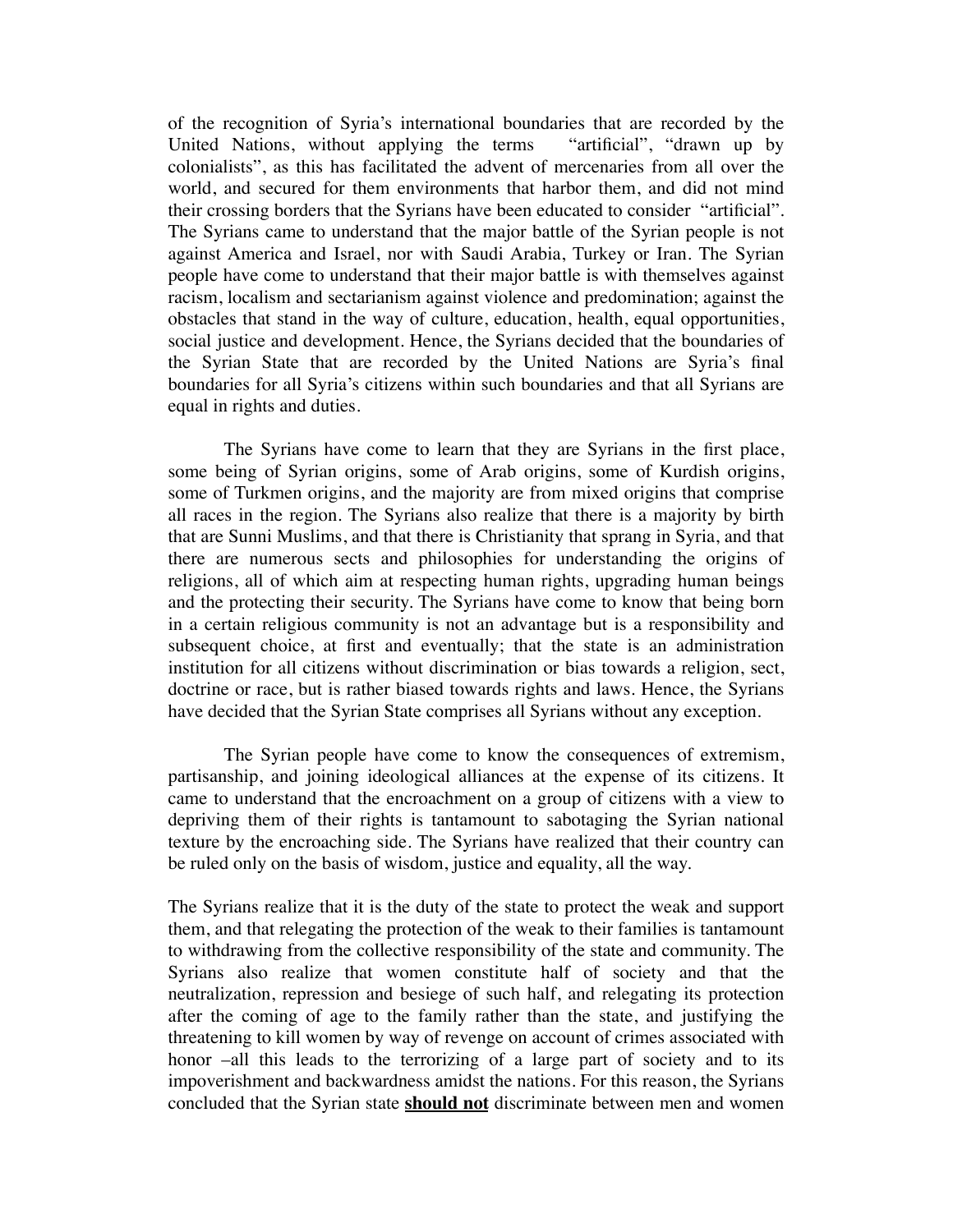in respect of rights and duties.

The Syrians also realize that the phenomenon of neglect of the country side and the chaos of the random cities that has grown up before all eyes without finding radical solutions for the requirements of the Syrians in respect of residence, infrastructure and public services has contributed to the consolidation of the fragmentation of society and the setting ablaze of civil war. Thus, the costs of the connection of drinking water to the random entities have reached fifty times what the citizen of the cities that are served by establishments in charge of drinking water, and whole quarters were constructed which are not accessible to emergency vehicles and services. The Syrians have realized that, with the beginning of the Second Syrian Republic, the chaotic construction, and the random demographic distribution that is not based on sustained construction strategies, would lead to a chaotic society and to war. Hence, the Syrians have concluded that the Syrian state should not allow construction to precede organization, and if this should happen, it would be a sign of corruption and sabotage that must be combated.

The Syrians have also seen the results of the politicization and militarism of religion in Syria and the declaration of *Jihad* (holy war) on Syria from abroad, which has brought with it the licensing of body punishment, slavery of women and children and booty, although such actions are considered crimes against humanity in the twenty first century, violate the law of nations and reinstate slavery and the slave trade. Thus the body punishment that we saw is premeditated murder, and captivation of women constitutes rape and slave trade, the booty is tantamount to theft. Hence, the Syrian people have decided to categorically curtail the politicization and militarism of religion, regardless of whether *jihad is* espoused by Sunnis or Shiites or by any religion or sect whatsoever, and to incriminate every action that is carried out under the name of armed *jihad*, whether by advocating or practicing it. Moreover, the **Syrian** clergies must announce this publicly, without any equivocation, even if this runs counter to the religious chieftains in other countries. The Syrian State does not allow the legalization of murder, rape , theft and the slave trade, irrespective of the names given to them.

The Syrians now realize, with the beginning of the Second Syrian Republic, that the concept of the ultimate leader and the life-duration president, even if chosen democratically, even if he is the paragon of justice, does not protect Syria, and that in the Twenty First Century, and with the existence of trans-national, regional and international media, we cannot protect Syria by reducing it to an ultimate leader, because the diabolism of a diminutive regional media of such ultimate leader, would create chaos and spread dispersion and destruction. For this reason, the Syrians have decided that the post of President of The Republic should not be at the center of decision - making and that their homeland should be ruled by a national senate that is elected by all the governorates of the country and should comprise the top specialists in education, health, the judicially, the armed forces, economics, agriculture, culture, the clergy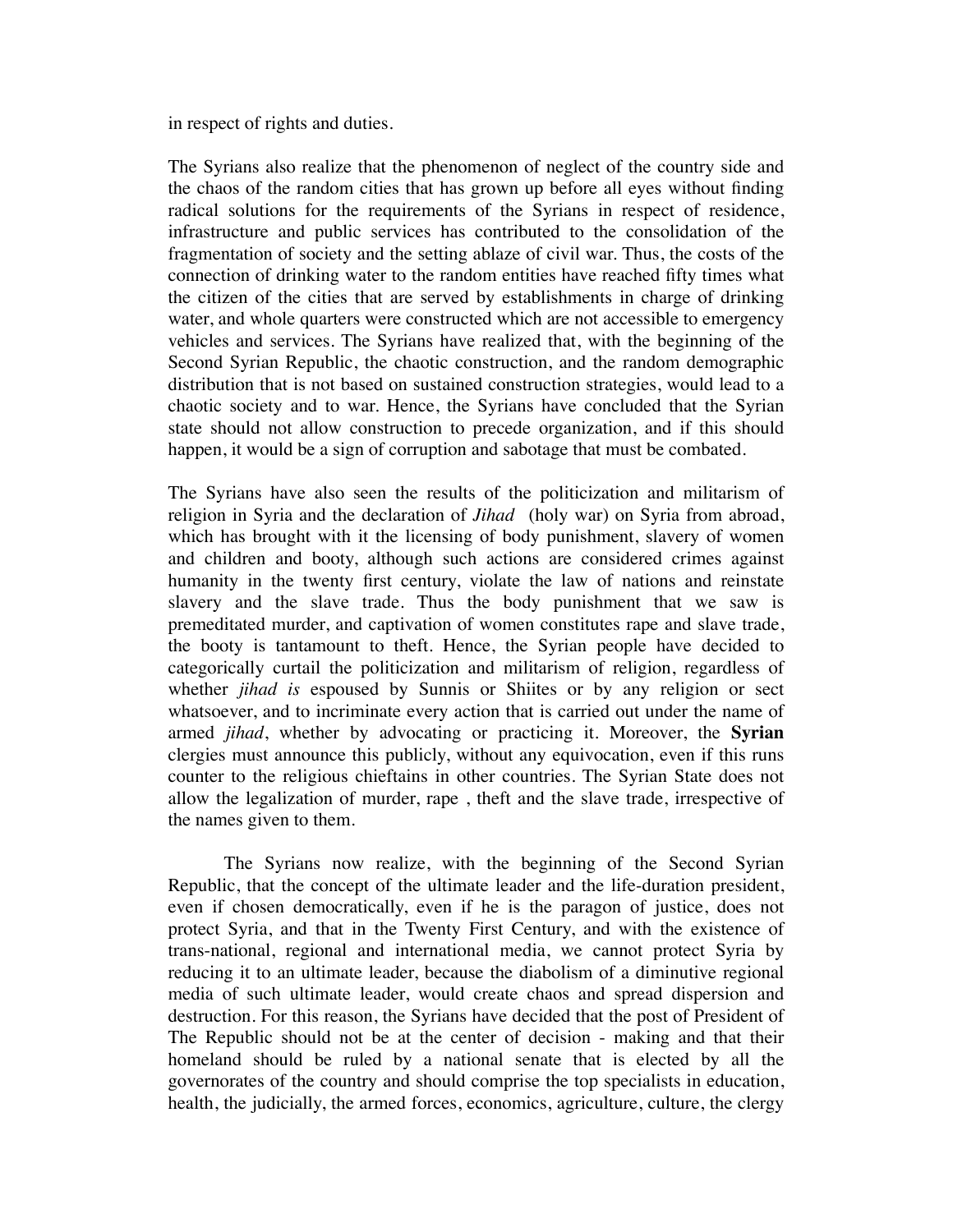and the ex-patriates, which senate the nucleus of the Second Republic. It is a council that is neither sectarian nor racial nor sectional, which will make it difficult for the establishments of regional and international media, as well as other forces that may be antagonistic towards the Syrian people, to destroy Syria again.

The Syrians are certain that, with the beginning of the Second Republic, the politicization of the establishment of the army and the armed forces is a diminution of their role, from guarding the homeland to the protection of a system that does not necessarily represent all the homeland, and that those who do not defend all the homeland, cannot possibly be the homeland army. Therefore, the Syrians have decided to dissociate the army and the armed forces from politics, and decided that the ideology of the army is a national, comprehensive Syria. Moreover, the Syrians realize that individual arms in the possession of citizens protect the community and is a collective right of the Syrian people to defend themselves against the tyranny of any group that is tempted to commit any aggression against them.

The Syrian people have learned a lesson, after more than sixty years of the Syrian – Israeli conflict. Thus when Israel committed aggression against the Palestinian and Syrian people, we did not fight it with science, nor with social solidarity, nor with justice between us; indeed we have fought it by bringing up our communities on hatred and fueling the racial and religious tendencies against it. But hatred boomeranged against us and thrived in our midst and killed our children. The Syrians have decided to refer the Syrian-Israeli conflict to the international courts and to engage in direct and public dialogue without the sponsorship or tutelage of any country whatsoever, for the purpose of winning back the occupied Golan Heights and all the territory that Israel has occupied in Syria in 1967, by peaceful means.

The Syrians have also learnt that although the Great Powers seek to secure their interests first and foremost, yet their policies cannot run counter to the scientific, economic facts and common sense, and that if we argue with them on the basis of economics, as other countries in the world do, without resorting to sabotaging their interest in order to satisfy regional and international ideologies and doctrines, which do not affect the interests of Syrian citizens, such countries will not be able to trouble our security in order to implement their policies. For this reason, the Syrians have decided to adopt policies that serve the interests of the Syrians, in the first place, and that are based on pure scientific calculations that can be explained scientifically and logically, not on the basis of narrow or ideological personal interests that do not represent all the Syrians. Thus, the Syrians decided to adopt a policy of neutrality, particularly vis-à-vis the Great Powers, and to discard all alliances that are based on sectarian, racial or ideological bases.

The Syrians have had enough of blood spilling and mutual killing between the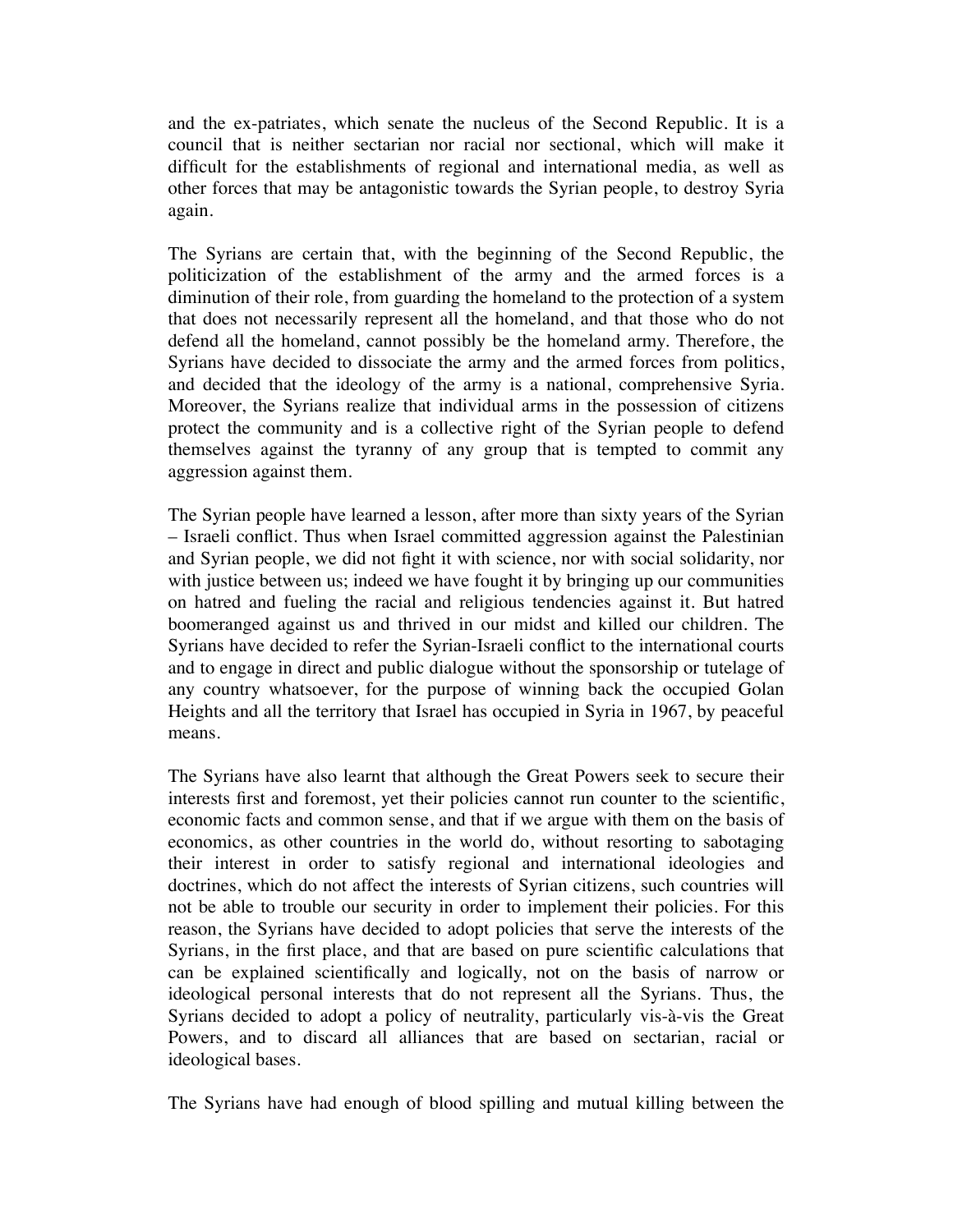conflicting parties, and enough of the destruction that has taken place during the last three years. They have decided to uplift national interests and to assign to the institution of the army and the armed forces the task of expelling all the foreign mercenaries and fighters by all available means, in co-operation with the neighbor states and the UN Security Council, and to compensate those who suffered damage throughout the conflict period, for no fault of theirs.

In view of all this, **and with the commencement of the Second Syrian Republic,** the Syrians have drawn up the attached Syrian Peace Agreement, as a national charter that comprises all of them, and a road map for the construction of the Second Republic that takes into account the interests of all the Syrians and to place Syria in the position of neutrality in the major international conflicts and to give priority to wisdom rather than violence, and emphasize the participation of the Syrian People and their national intelligentsia in the making of Syria's future.

## **The aims of the Syrian National Security Strategy**

**Securing food, shelter and services for the wounded, the refugees and the displaced, as a result of the civil war, and the release of captives and the kidnapped – all this is considered to be among the top priorities of Syrian security.**

This is to be followed by:

- Preservation of a unified Syria within its UN recognized boundaries and the safeguarding of its borders , Syria being a country that comprises all Syrians and does not exclude any Syrian from the political process.
- Protecting the dignity of the Syrian individual and protecting the Syrian individual gains in education, health, security, residence and public services; equality of opportunities and work, freedom of speech and movement and protecting the Syrian individual right to realize happiness and prosperity.
- Consecration of the Law courts independence and the sovereignty of the law.
- Securing Syria's neutrality vis-à-vis ideological, racial and religious alliances and adopting an open foreign policy that reflects Syria's desire to establish relations that are peaceful, on equal terms and neutral with all the countries of the world.
- The Syrians have decided to refer the Syrian-Israeli conflict to the international courts and to engage in direct and public dialogue without the sponsorship or tutelage of any country whatsoever, for the purpose of winning back the occupied Golan Heights and all the territory that Israel occupied in Syria in 1967, by peaceful means, before establishing natural relations with it, as a neighboring state, together with stressing the support of the Palestinian people's legitimate rights, by peaceful means.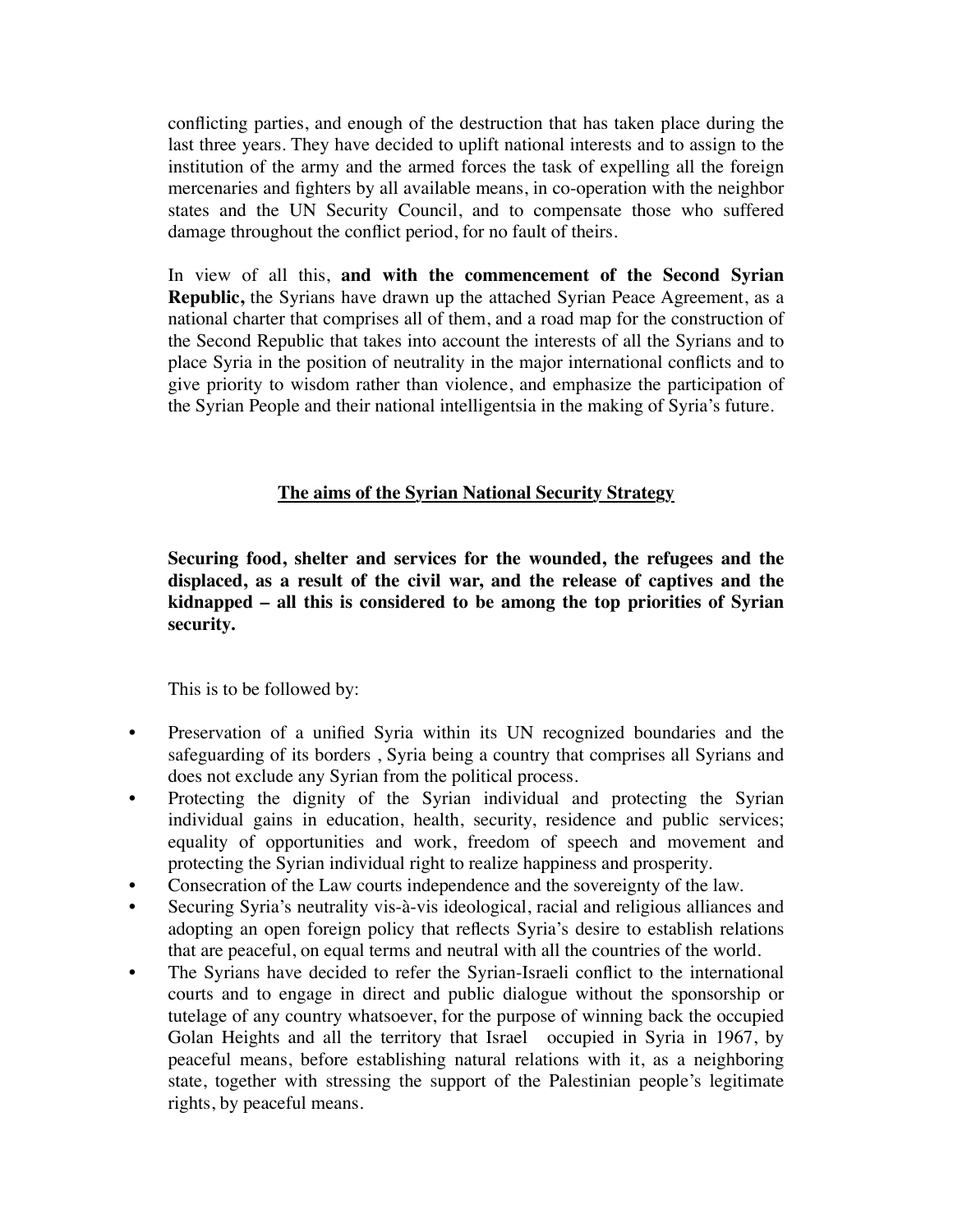- Re-establishing the role of the army and armed forces as an army for all the homeland and combating terrorism and expelling all foreign mercenaries and fighters by all available means, in cooperation with the neighboring countries and the UN Security Council.
- Collection of heavy and medium weapons from all militias and armed groups. None shall be entitled to own or possess heavy and medium weapons except the army and the armed forces. But citizens shall individually have the right to own and possess a personal weapon, provided they have no criminal record, and they have the right to defend themselves, pursuant to what is permitted by the law.
- Securing and following up the implementation of the road map in the Syrian Peace Agreement, and considering the items of the Syrian Peace Agreement a comprehensive national charter that may not be overlooked.

This Agreement was drawn up in Geneva on / / 2014

The Syrian Government The Syrian

Opposition

Witness Witness

UN Secretary General The UN and Arab League joint

special Envoy